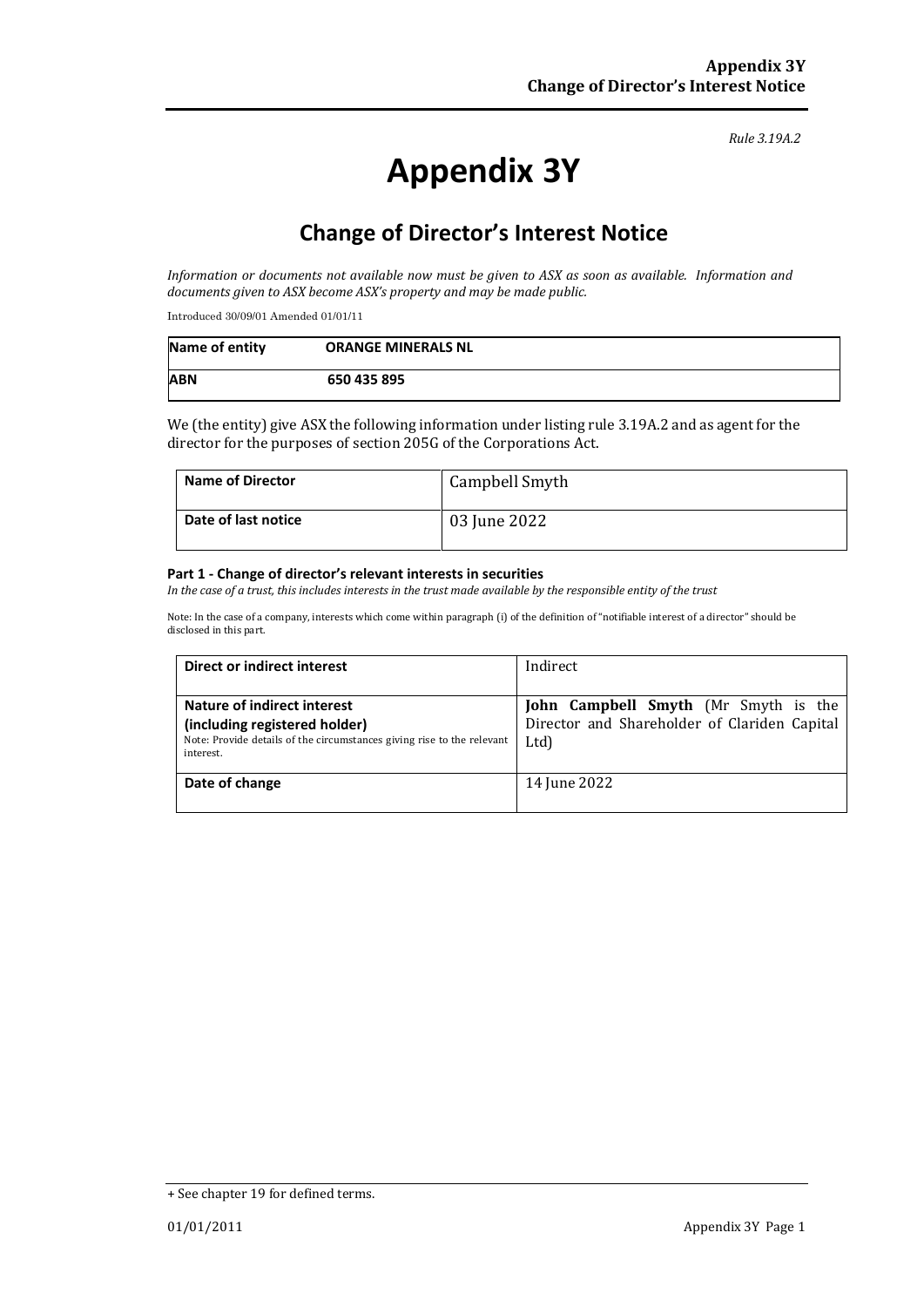| No. of securities held prior to change                                                                | <b>John Campbell Smyth</b>                                                                                                                                                                                                                                                                                                                                                                                                                                                                                              |  |
|-------------------------------------------------------------------------------------------------------|-------------------------------------------------------------------------------------------------------------------------------------------------------------------------------------------------------------------------------------------------------------------------------------------------------------------------------------------------------------------------------------------------------------------------------------------------------------------------------------------------------------------------|--|
|                                                                                                       | <b>Fully Paid Ordinary Shares</b>                                                                                                                                                                                                                                                                                                                                                                                                                                                                                       |  |
|                                                                                                       | 1,290,131                                                                                                                                                                                                                                                                                                                                                                                                                                                                                                               |  |
|                                                                                                       | <b>Clariden Capital Ltd</b><br>(Mr Smyth is the Director and Shareholder)                                                                                                                                                                                                                                                                                                                                                                                                                                               |  |
|                                                                                                       | <b>Options</b>                                                                                                                                                                                                                                                                                                                                                                                                                                                                                                          |  |
|                                                                                                       | 500,000 exercisable at \$0.30 and expiring on or<br>before 15 October 2024                                                                                                                                                                                                                                                                                                                                                                                                                                              |  |
|                                                                                                       | <b>Performance Rights</b>                                                                                                                                                                                                                                                                                                                                                                                                                                                                                               |  |
|                                                                                                       | 136,624 Class A Performance Rights<br>٠<br>136,624 Class B Performance Rights<br>٠<br>191,057 Class C Performance Rights<br>٠<br>243,311 Class D Performance Rights<br>٠<br>108,864 Class E Performance Rights<br>$\blacksquare$<br>108,864 Class F Performance Rights<br>$\blacksquare$<br>136,624 Class G Performance Rights<br>٠<br>45,541 Class H Performance Rights<br>$\blacksquare$<br>91,083 Class I Performance Rights<br>٠<br>Refer to Section 10.4 of the Prospectus for<br>terms of the Performance Rights. |  |
| <b>Class</b>                                                                                          | <b>Fully Paid Ordinary Shares</b>                                                                                                                                                                                                                                                                                                                                                                                                                                                                                       |  |
| <b>Number acquired</b>                                                                                | 60,001                                                                                                                                                                                                                                                                                                                                                                                                                                                                                                                  |  |
| <b>Number disposed</b>                                                                                | nil                                                                                                                                                                                                                                                                                                                                                                                                                                                                                                                     |  |
| Value/Consideration<br>Note: If consideration is non-cash, provide details and estimated<br>valuation | \$5,882.30<br>(Including brokerage and GST)                                                                                                                                                                                                                                                                                                                                                                                                                                                                             |  |

<sup>+</sup> See chapter 19 for defined terms.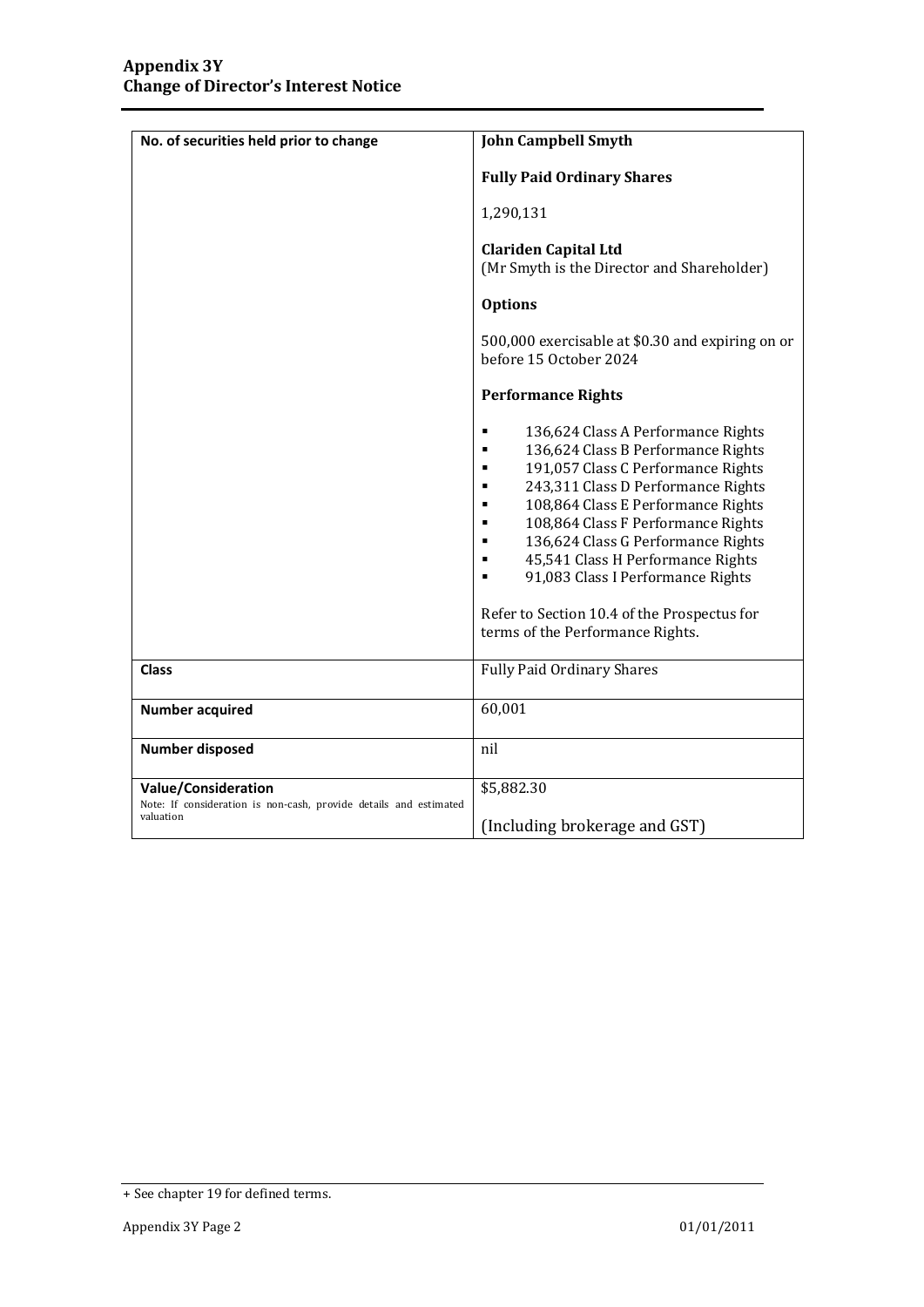| No. of securities held after change                                                                                                                                         | <b>John Campbell Smyth</b>                                                                                                                                                                                                                                                                                                                                                                                                                    |  |
|-----------------------------------------------------------------------------------------------------------------------------------------------------------------------------|-----------------------------------------------------------------------------------------------------------------------------------------------------------------------------------------------------------------------------------------------------------------------------------------------------------------------------------------------------------------------------------------------------------------------------------------------|--|
|                                                                                                                                                                             | <b>Fully Paid Ordinary Shares</b>                                                                                                                                                                                                                                                                                                                                                                                                             |  |
|                                                                                                                                                                             | 1,350,132                                                                                                                                                                                                                                                                                                                                                                                                                                     |  |
|                                                                                                                                                                             | <b>Clariden Capital Ltd</b><br>(Mr Smyth is the Director and Shareholder)                                                                                                                                                                                                                                                                                                                                                                     |  |
|                                                                                                                                                                             | <b>Options</b>                                                                                                                                                                                                                                                                                                                                                                                                                                |  |
|                                                                                                                                                                             | 500,000 exercisable at \$0.30 and expiring on or<br>before 15 October 2024                                                                                                                                                                                                                                                                                                                                                                    |  |
|                                                                                                                                                                             | <b>Performance Rights</b>                                                                                                                                                                                                                                                                                                                                                                                                                     |  |
|                                                                                                                                                                             | 136,624 Class A Performance Rights<br>136,624 Class B Performance Rights<br>191,057 Class C Performance Rights<br>243,311 Class D Performance Rights<br>٠<br>108,864 Class E Performance Rights<br>٠<br>108,864 Class F Performance Rights<br>136,624 Class G Performance Rights<br>45,541 Class H Performance Rights<br>91,083 Class I Performance Rights<br>Refer to Section 10.4 of the Prospectus for<br>terms of the Performance Rights. |  |
| Nature of change<br>Example: on-market trade, off-market trade, exercise of options, issue<br>of securities under dividend reinvestment plan, participation in buy-<br>back | On market purchase                                                                                                                                                                                                                                                                                                                                                                                                                            |  |
|                                                                                                                                                                             |                                                                                                                                                                                                                                                                                                                                                                                                                                               |  |

## **Part 2 – Change of director's interests in contracts**

Note: In the case of a company, interests which come within paragraph (ii) of the definition of "notifiable interest of a director" should be disclosed in this part.

| <b>Detail of contract</b>                           | N/A |
|-----------------------------------------------------|-----|
| <b>Nature of interest</b>                           | N/A |
| Name of registered holder<br>(if issued securities) | N/A |
| Date of change                                      | N/A |

<sup>+</sup> See chapter 19 for defined terms.